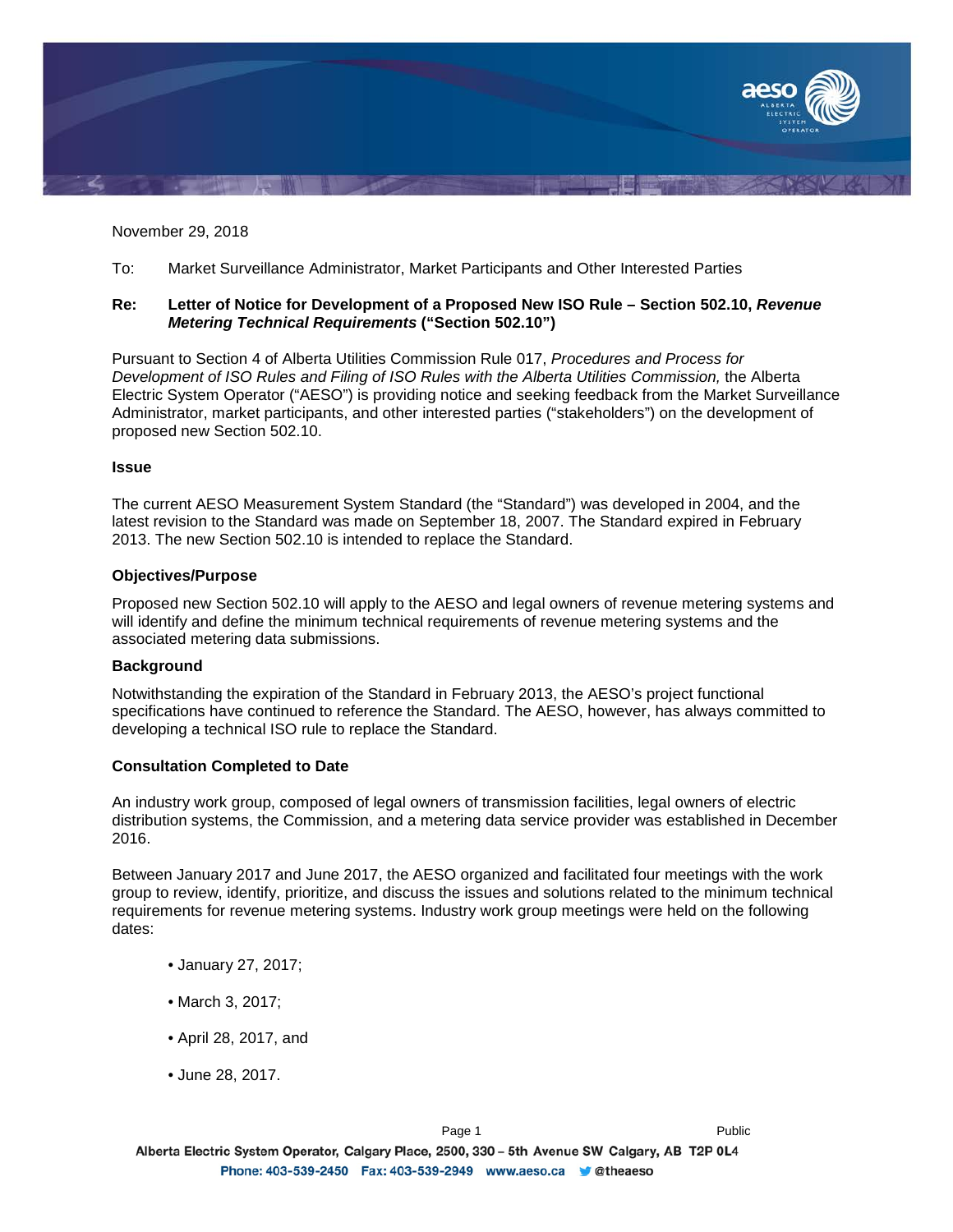Members of the work group included representatives from the following organizations:

| Organization                 |
|------------------------------|
| Alberta Utilities Commission |
| AltaLink                     |
| ATCO                         |
| City of Lethbridge           |
| City of Red Deer             |
| <b>FNMAX</b>                 |
| EPCOR                        |
| FortisAlberta                |
| Rodan                        |
| TransAlta                    |

As noted in the October 11, 2016 Industry Technical Workgroup Terms of Reference for proposed new Section 502.10, meeting notes from these workgroups will not be posted on the AESO website.

The industry work group reviewed the Standard and proposed amendments to add clarity and eliminate confusion.

# **Proposed Consultation and Timeline**

The AESO is of the view that it has met the intention of sections 6.1 and 6.2 of AUC Rule 017 as a result of the consultation completed to date. Therefore, the AESO is proposing to move directly to issuing draft versions of the proposed new Section 502.10 and soliciting comments pursuant to section 6.3 of AUC Rule 017.

While stakeholders have had the opportunity to provide comment on whether a proposed ISO rule is needed, and on the information required in subsection 7.2(b) - 7.2(j) of AUC Rule 017 as part of the consultation completed to date, the AESO intends to provide stakeholders with the additional opportunity to provide comment on these matters in the matrices it issues pursuant to section 6.3 of AUC Rule 017.

The AESO proposes the following timeline for consultation:

- 1) December 18, 2018 Post Stakeholder comments received on this Letter of Notice for Development of the proposed new Section 502.10;
- 2) January 11, 2019 Post draft of the proposed new Section 502.10 for written comment;
- 3) February 4, 2019 Deadline for submitting written comments on proposed new Section 502.10;
- 4) February 25, 2019 Post all written comments and provide written responses to the comments; and
- 5) March 2019 Make application to the Commission for approval of proposed new Section 502.10.

#### **Stakeholder Comments**

Stakeholders may submit:

- (i) written comments;
- (ii) a notice of intent to participate in consultation; and